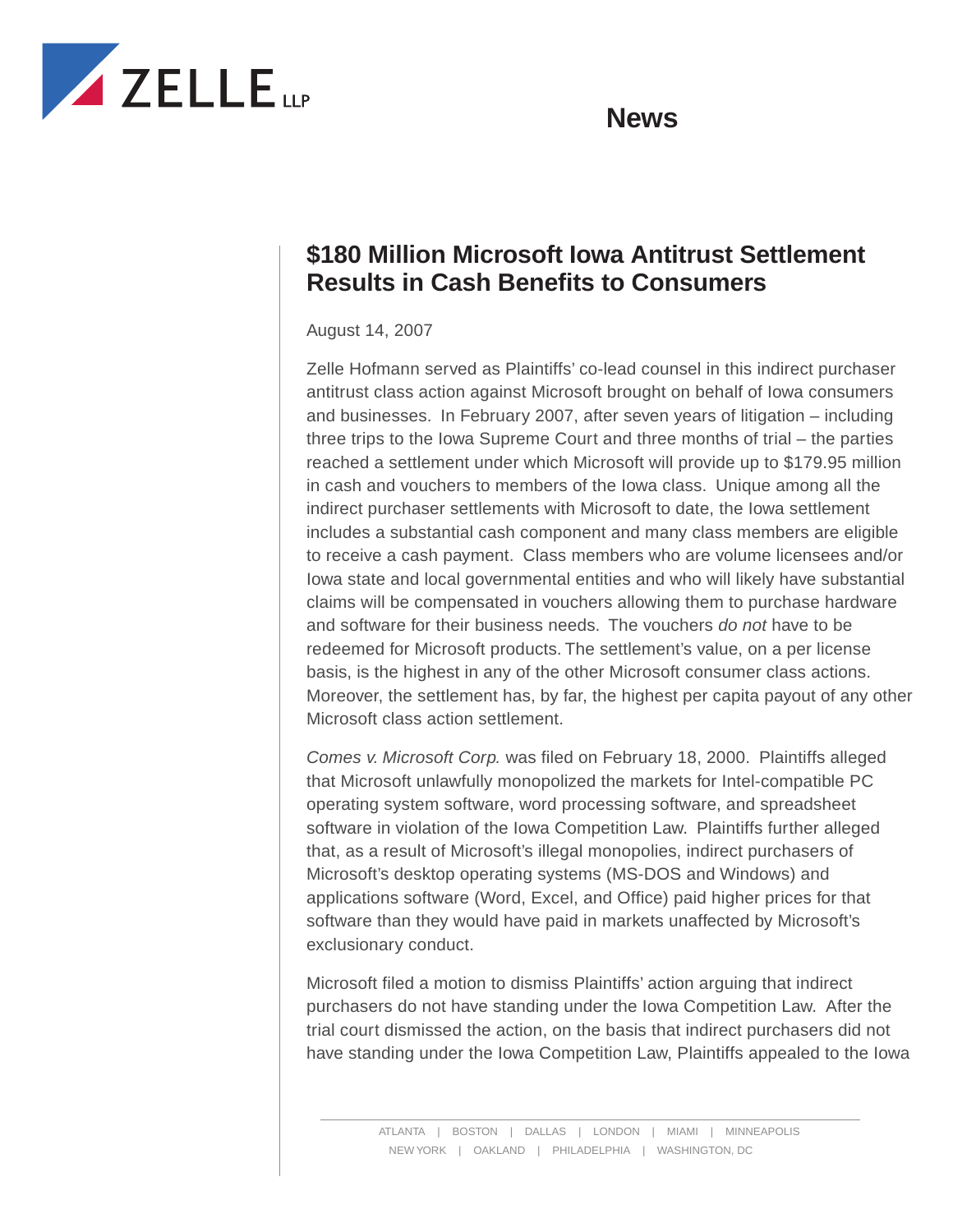



Supreme Court. The Iowa Supreme Court reversed the trial court's decision and affirmed the right of all Iowa consumers – including indirect purchasers – who are harmed by illegal, anticompetitive conduct, to bring an action under the Iowa Competition Law. *See Comes v. Microsoft Corp*., 646 N.W.2d 440 (Iowa 2002).

The trial court subsequently certified two Iowa software classes: an operating systems class and an applications class. Microsoft unsuccessfully challenged the trial court's certification order, which the Iowa Supreme Court affirmed on appeal. *See Comes v. Microsoft Corp*., 696 N.W.2d 318 (Iowa 2005).

When Plaintiffs obtained a ruling that precluded Microsoft from re-litigating various legal and factual issues that had been decided in the government action, *United States v. Microsoft Corp.*, Microsoft appealed that decision. After the Iowa Supreme Court remanded with instructions regarding the standard to be applied, *see Comes v. Microsoft Corp*., 709 N.W.2d 114 (Iowa 2006), Plaintiffs renewed their motion and obtained a ruling that precluded Microsoft from disputing over 140 factual findings made in the government action, or from challenging the determination that certain conduct violated the antitrust laws. Microsoft again sought to appeal that decision to the Iowa Supreme Court, but Microsoft's request was denied.

Plaintiffs engaged in extensive pre-trial preparation, including propounding 286 discovery requests on Microsoft and bringing ten motions to compel discovery. As a result of these efforts, Microsoft produced more than 25 million pages of documents.

Plaintiffs retained twelve experts for trial on issues such as software code, the economics of the software industry, injury to competition, causation, and damages. Plaintiffs also retained experts and obtained evidence supporting injury resulting from increased security vulnerabilities caused by Microsoft's alleged anticompetitive conduct. Zelle Hofmann attorneys worked closely with these experts.

Microsoft filed eight motions for partial summary judgment on various theories of liability and damages. The court denied all but one of Microsoft's dispositive motions. Zelle Hofmann attorneys took the lead in briefing and arguing the